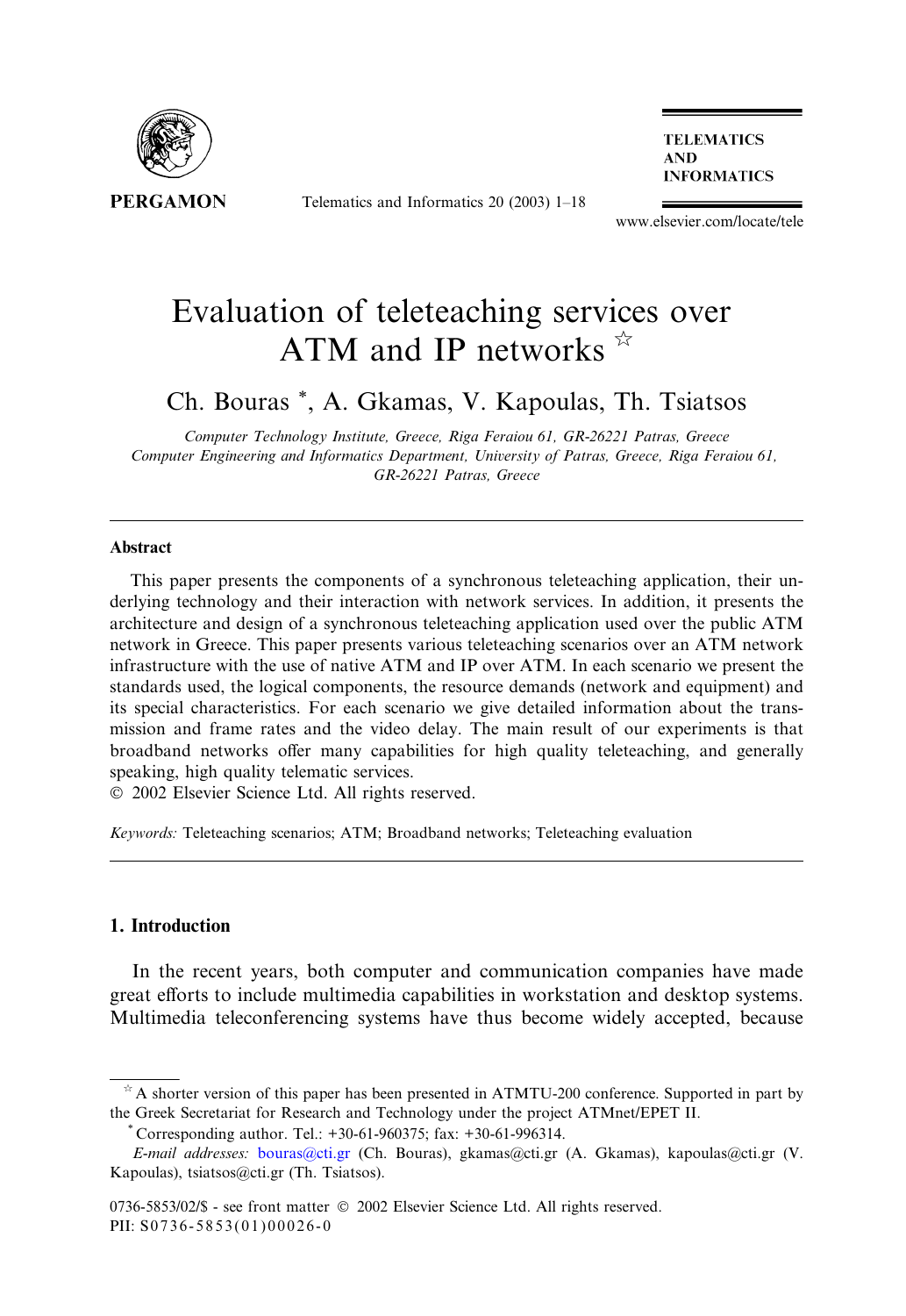they can support applications such as collaborative applications or teleteaching (Bouras et al., 2000a,b).

There is a growing public interest in the Internet, and at the same time, computer networks using new technologies are becoming faster. Furthermore, asynchronous transfer mode (ATM)-based networks, which offer speeds of up to 622 Mbps, are being installed and quality of service (QoS) for applications is being improved. These achievements can support the implementation of tools offering teleteaching capabilities over networks with QoS characteristics (Jorg and Steven, 2000).

In this paper, we present various Teleteaching scenarios over an ATM network infrastructure, used for evaluation of an ATM network infrastructure, implemented during the ATMnet project (see Section 2). Before the ATMnet project, in Greece many universities had implemented their campus networks based on ATM, but they were interconnected using private lines, not a public network. At the same time, the Hellenic Telecommunication Organisation was implementing its public ATM-based national network. The ATMnet project was the first attempt in Greece to test this large-scale public ATM network (Bouras et al., 2000c).

In each scenario we present the standards used, the logical components, the resource demands (network and equipment) and the special characteristics of the scenario. We mainly focus on three teleteaching scenarios: (a) point-to-point over native ATM, (b) point-to-point with the use of IP over ATM infrastructure, and (c) multipoint with the use of IP over ATM infrastructure.

The rest of this paper is organised as follows: In the following section, we describe the project that supported this work. Then we present some motivating factors for the use of teleteaching. In Section 4, we describe the functionality of a teleteaching application, along with the components of a teleteaching application. Section 6 presents the teleteaching scenarios used during our experiments, and in Section 7, we present some of the experiments that we made. Finally, some concluding remarks are given.

## 2. ATMnet project description

This work has been done in the context of the ATMnet project of the Greek Secretariat of Research and Technology.  $1$  The ATMnet project is the first largescale attempt at the introduction of public ATM technology in Greece. The project aims to interconnect the local ATM networks of Greek universities with the public ATM network of the Hellenic Telecommunication Organisation. This interconnection creates a test-bed for study in the following research areas:

- Interconnection of private ATM networks with the public ATM network.
- Interoperability of alternative technologies (i.e. IP networks, Frame Relay).
- ATM standards for administration, control, and routing.

<sup>&</sup>lt;sup>1</sup> Greek Secretariat of Research and Technology: [http://www.gsrt.gr.](http://www.gsrt.gr)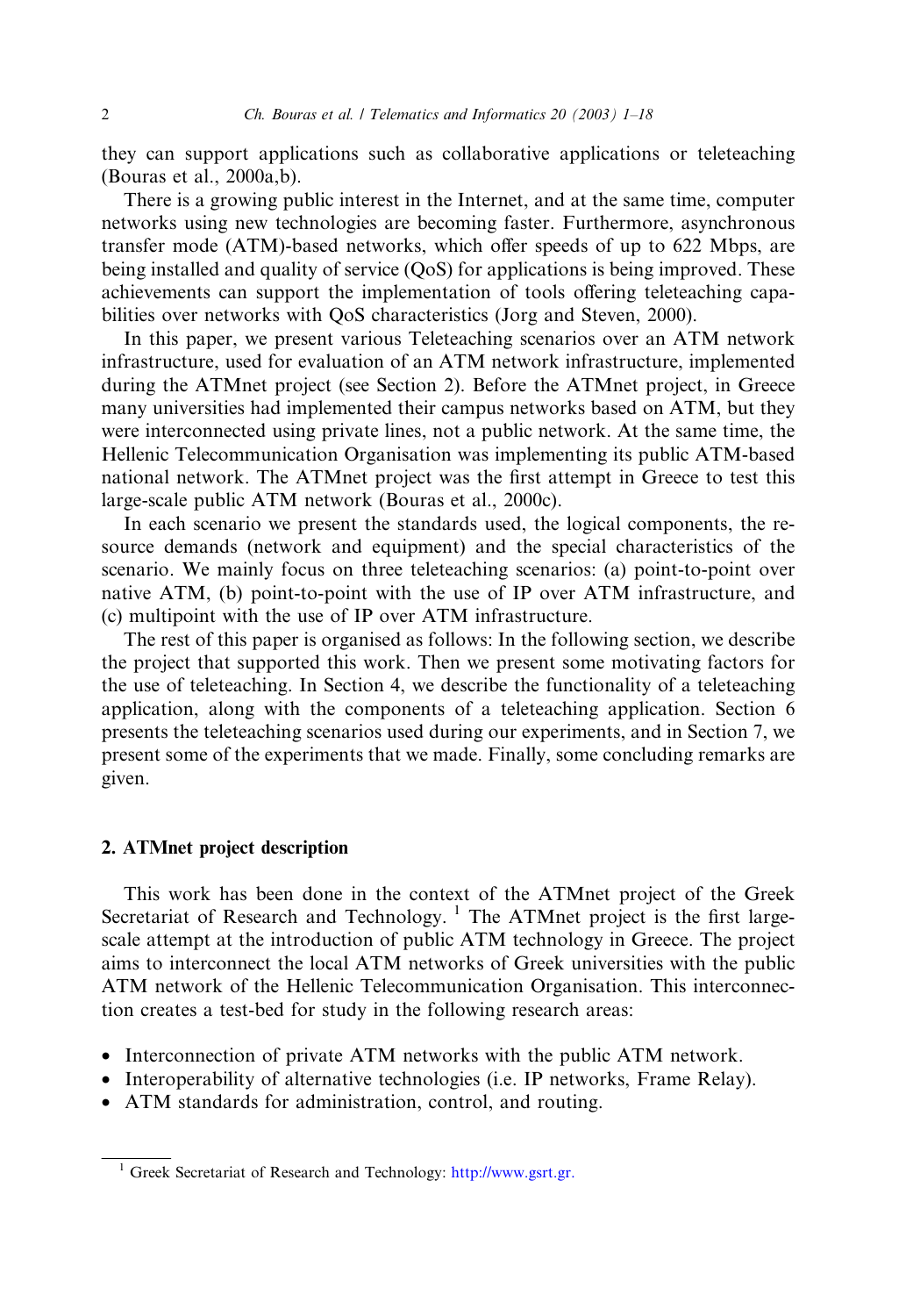

Fig. 1. Teleteaching test-bed.

- Ouality of ATM services.
- Quality of advanced telematic services with multimedia characteristics.

The ATMnet project has installed telematic services (Videoconference, Computer Support Collaborative Work, Teleteaching and Telemedicine) in order to evaluate the quality of those services to the end user. The evaluation will be based on the design and implementation of various experiments on the implemented test-bed. Fig. 1 shows the teleteaching test-bed, which consists of six points, connected with ATM virtual paths/circuits. The main goal of the project was to evaluate these services in terms of feasibility, network infrastructure and bandwidth requirements. Apart from the technical requirements, we have concentrated on the functionality issues that result from the proposed services. Issues concerning end users are described below.

# 3. Motivation

Teleteaching could be regarded as the process of learning with the use of telematics, that is, the combination of telecommunication, information and multimedia technology and its services. In such a scenario:

• All the interactions among trainees, trainers and instructional material, which are essential for the instructional process, can be implemented.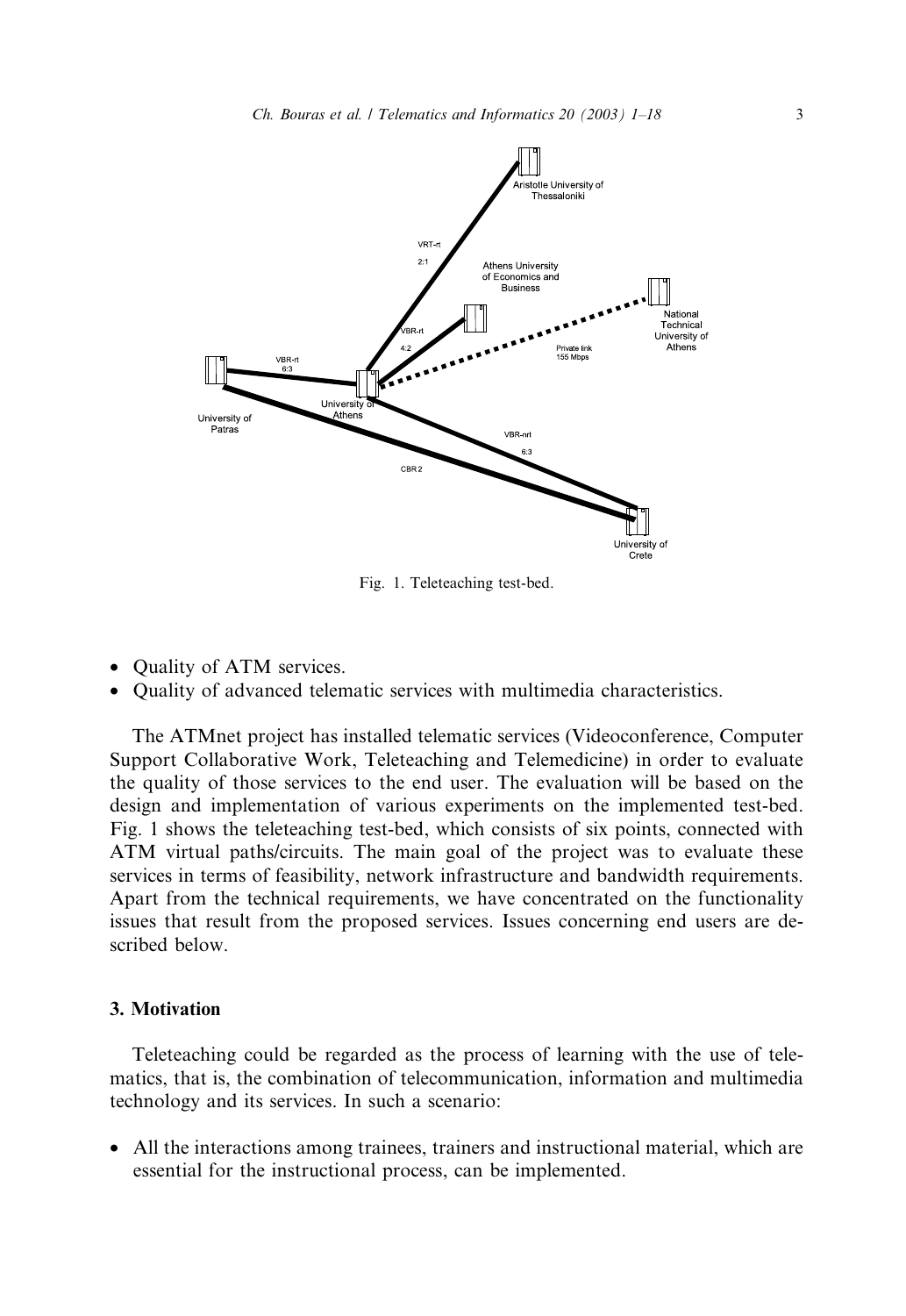- The information and knowledge, which are essential for the instructional process, are accessible and readable.
- The place, time and the pace of learning are flexible.

Teleteaching has as its target the development and promotion of special methods and techniques to increase the quality, effectiveness and flexibility of the learning. It has the following goals:

- Development of learning environments and methods suitable for using information technology in different learning environments.
- Improvement of the organization environment in which the new methods are applied, and the quality and manageability of the multimedia applications and real time services.
- Recognizing the quality characteristics obtained through teaching with the use of new Teleteaching technologies and services.

Teleteaching has two main results:

- 1. Educational: Improvement of existing learning methods and the development of new learning methods.
- 2. Technological: Provision of new distance learning methods with the use of information and communication technologies (ICT).

These reasons give rise to the need to implement tools that support teleteaching (asynchronous learning, synchronous learning and computer support collaborative work for learning – CSCW/L). In asynchronous distance learning, the student selects the time, duration and pace of the lesson. During a synchronous lesson there is live interaction between participants (the teacher and students). The CSCW/L functionality includes application sharing, bulleting boards, chat, e-mail and sharing workspace.

In this paper, we focus on teleteaching scenarios that offer synchronous distance learning services.

# 4. Teleteaching application functionality

Before conducting our experiments, we had to define the functionality of the teleteaching application based on the above-described motivation and the users' perspective. Further, we should offer users desirable functionalities in a simple and effective manner. The main requirements are:

• *Perception*: of the other participants is realized by distributing the users' input as well as the user's independent behaviour in order to achieve the impression of a group.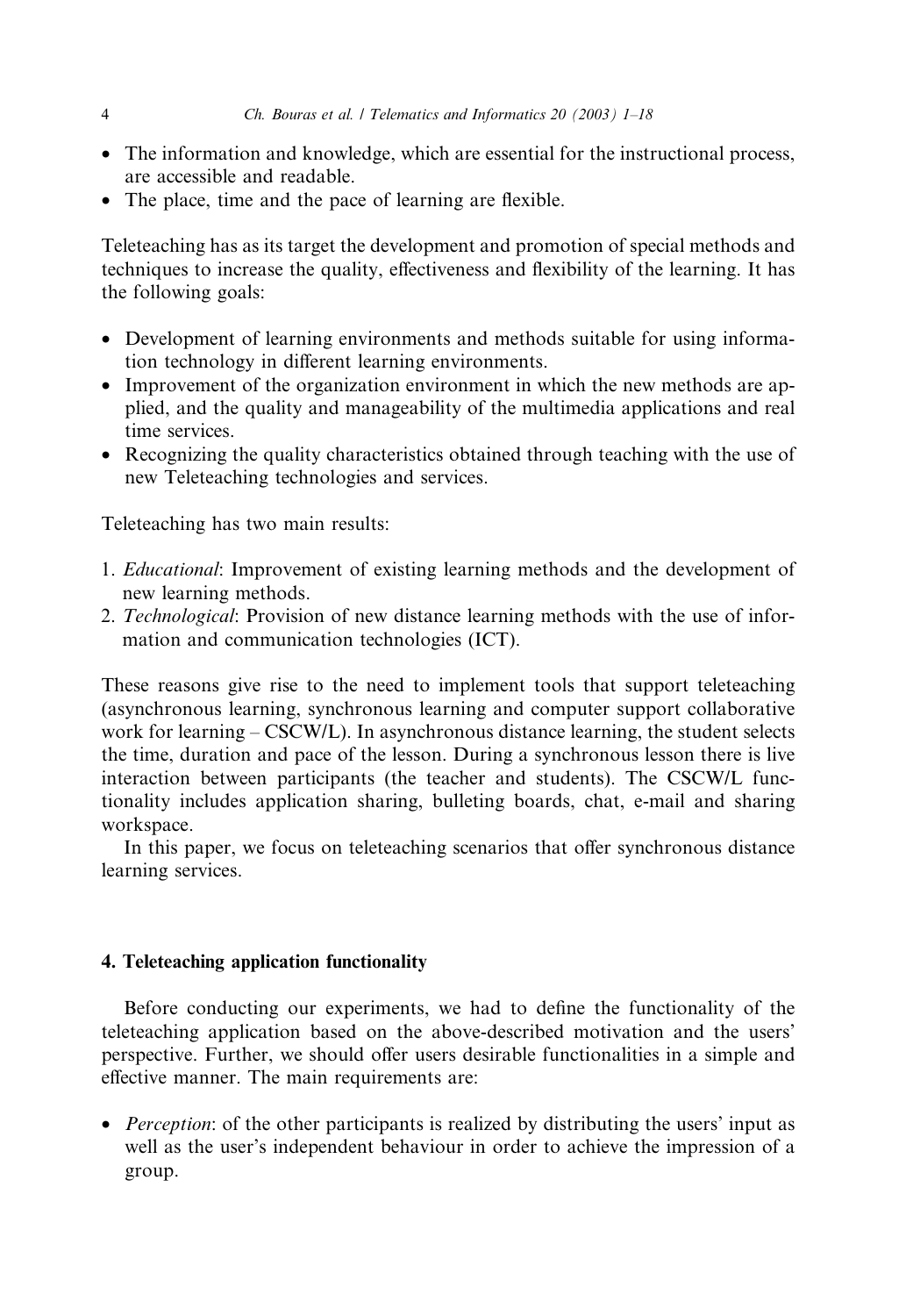- *Various content and application support*: several widely used applications and forms of data should be supported.
- *Communication*: users in a teleteaching application should be able to communicate based on widely accepted conference standards (such as H.323 and T.120).
- Simulation of tools in the traditional classroom: it is useful to simulate some basic tools of the traditional classroom (e.g. blackboard) to introduce inexperienced users to the teleteaching application.

To accomplish the needs for user communication and perception, we offer audioconference, videoconference and chat functionalities. The functionality can be combined in such a way as to overcome problems in using the teleteaching application. For example, we use the chat functionality for questions to the teacher without interrupting him on the audio channel. Also, using a list of participants in the chat functionality gives the participants the feeling that they are participating in a group, since they know who the lesson participants are, who is talking, etc.

Using the whiteboard functionality, we try to simulate two basic tools of a traditional classroom: the blackboard and presenter. The whiteboard can be used as a shared blackboard among participants, where they can write, paint and highlight something. The teacher can also upload slides (as pictures) to present them to the students.

Another functionality we have integrated into the teleteaching application is data and application sharing, in order to satisfy the need for various content and application support. Using the data and application sharing functionality, a participant can share every application and file with the others. This functionality is also useful for perception and (indirect) communication among participants.

This functionality of the teleteaching application is described in detail below.

- *Videoconference*: This can be defined as real time audio/video communication among a group of geographically dispersed users. The videoconference combines the transmission of video screens with high quality audio to provide communication facilities to a group of users. Synchronous teleteaching applications use videoconferencing because it has many advantages, like visual communication and the capability of attending lesson from distant locations. The main disadvantage of a videoconference is the high cost of (high quality) videoconferencing equipment and the operating expenses (videoconferencing needs network connections with a high capacity). To support teleteaching services, we can use either a point-to-point videoconference (there are only two participating points in the teleteaching lesson), or a multipoint videoconference (more than two participating points). Multipoint videoconferencing uses special equipment, called a multipoint control unit (MCU).
- *Audioconference*: Similar to a videoconference, an audioconference can be defined as real time audio communication among a group of geographically dispersed users.
- *Whiteboard*: This simulates the blackboard of a traditional classroom. It gives the capability to a group of geographically dispersed users to communicate through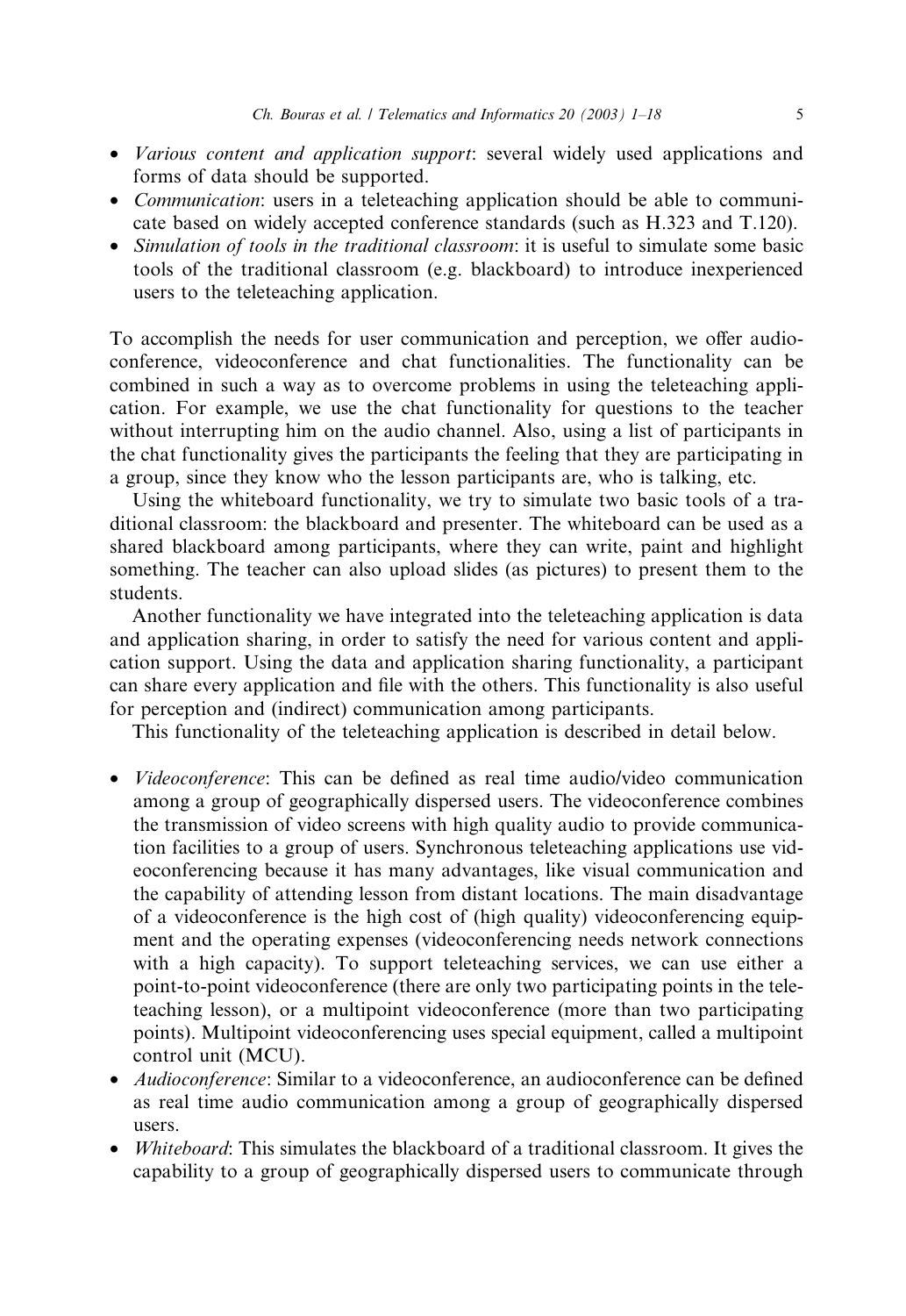exchanging digital material. Each participant has the ability to draw different shapes, or write text on the whiteboard. It immediately displays the user's actions to the other participants. Therefore, all participants have the same view of the whiteboard, which consists of the actions of all the participants. The whiteboard gives the flexibility to its users to prepare digital material either before the lesson or during it. Whiteboard applications do not demand high capacity network connections, but the delay time during transmission of whiteboard data must be sufficiently low.

- Application and document sharing: This provides to two or more users the capability to share applications like document editors, spreadsheets or other applications. It offers users the ability to edit a document together. It is usual to use the application-sharing capability in cooperation with videoconferencing and chat capabilities. Application and document sharing does not demand high capacity network connections, but the delay time during the transmission of data must be sufficiently low.
- *Chat:* Offers users real time communication based on the exchange of text messages. Chat is useful in teleteaching applications because, through the chat, participants have the ability to communicate with each other without the need to interrupt the lesson. For example, through chat a student has the ability to submit a question to the teacher without interrupting his audio communication. Chat does not demand high capacity network connections, but the delay time during the transmission of data must be sufficiently low.

# 5. Teleteaching application description

To offer the above functionality to users, and to be able to experiment with different scenarios, we use the logical topology depicted in Fig. 2. First, a network infrastructure must be available for communication among participating end-points to the teleteaching session. The central point of a teleteaching application is the MCU, which is responsible for the transmission of audio, video and data to multiple end-points.

The end-points should be the appropriate equipment, such as a desktop multimedia personal computer with appropriate hardware and software (in the case of single user), or a teleteaching room (in the case of a class). To ensure interoperability among different manufacturers' equipment, we use international recommendations and/or standards to define the audio, video and data encoding. The role of an MCU is to collect the video and audio streams of all the participants and transmit it to all the participants only one video at a time, usually the video of the speaker.

With the use of gateways, users with different equipment (equipment which follows different standards) have the ability to participate in the same virtual classroom. For example, with a H.320–H.323 gateway, users with H.320 equipment have the capability to participate in a H.323-based teleteaching lesson.

Table 1 shows the major recommendations, which are used by teleteaching applications.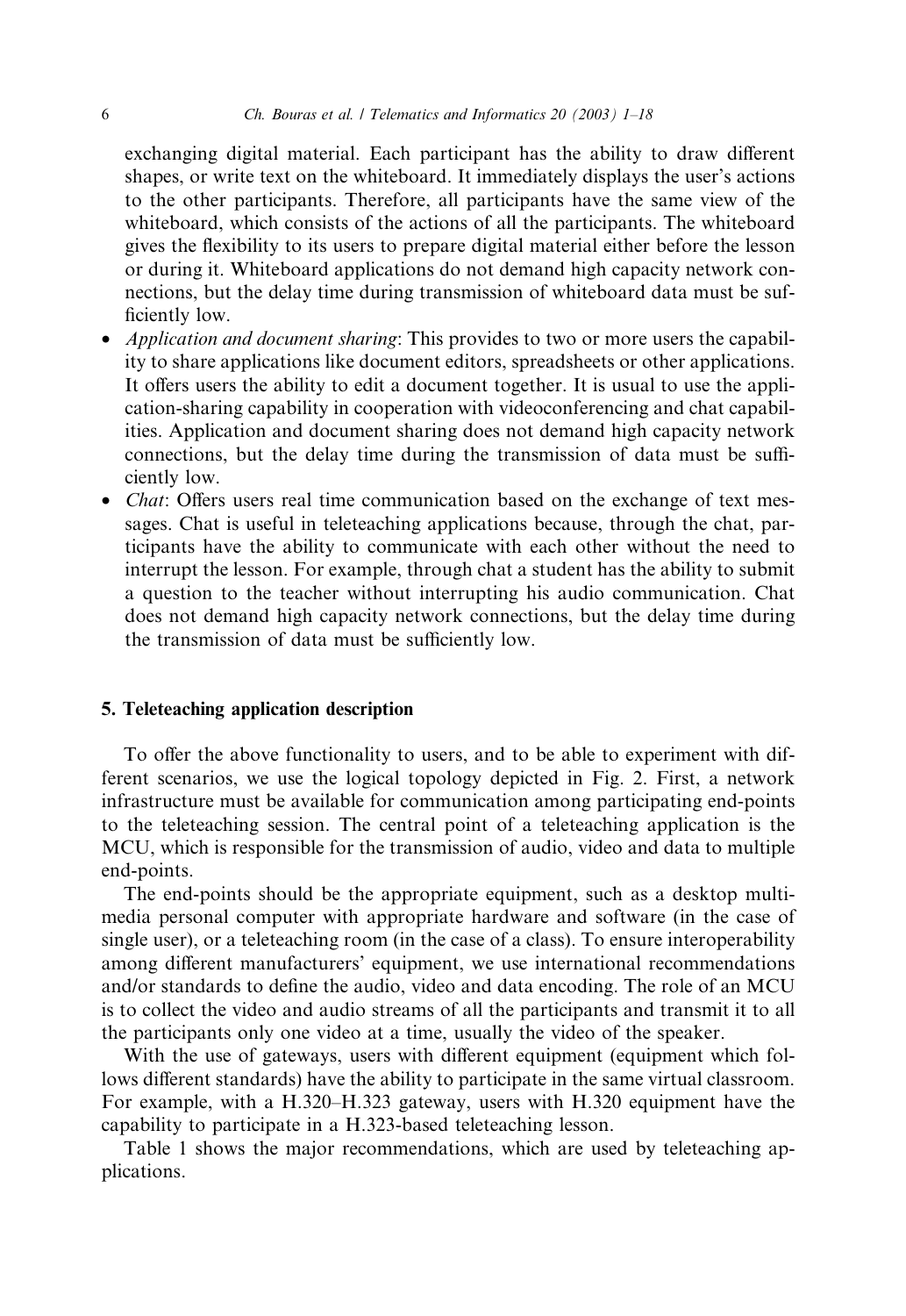

Fig. 2. Logical topology of the application.

| Table 1                                                 |  |  |
|---------------------------------------------------------|--|--|
| Major recommendations used by teleteaching applications |  |  |

| Recommendation  | Network     | Date  | Title                                                                                                              |
|-----------------|-------------|-------|--------------------------------------------------------------------------------------------------------------------|
| H.310           | ATM         | 11/99 | Broadband and audio-visual communication<br>systems and terminals                                                  |
| H.320           | <b>ISDN</b> | 03/96 | Narrow-band visual telephone systems and<br>terminals equipment                                                    |
| H.321           | ATM         | 03/96 | Adaptation of H.320 visual telephone termi-<br>nals to B-ISDN environments                                         |
| H.322           | LAN         | 03/96 | Visual telephone systems and terminal equip-<br>ment for local area networks which provide a<br>guaranteed OoS     |
| H.323           | LAN         | 11/96 | Visual telephone systems and terminal equip-<br>ment for local area networks which provide a<br>non-guaranteed OoS |
| H.323 version 2 | LAN/ATM     | 02/98 | Packet-based multimedia communication sys-<br>tems                                                                 |
| H.324           | Telephone   | 03/96 | Terminal for low bit rate multimedia com-<br>munication                                                            |
| T.120           |             | 07/96 | Data protocols for multimedia conferencing                                                                         |

In each teleteaching experiment, two types of users are participating: Users in a specially equipped room (teleteaching room) and users using a multimedia PC equipped with videoconferencing software and hardware.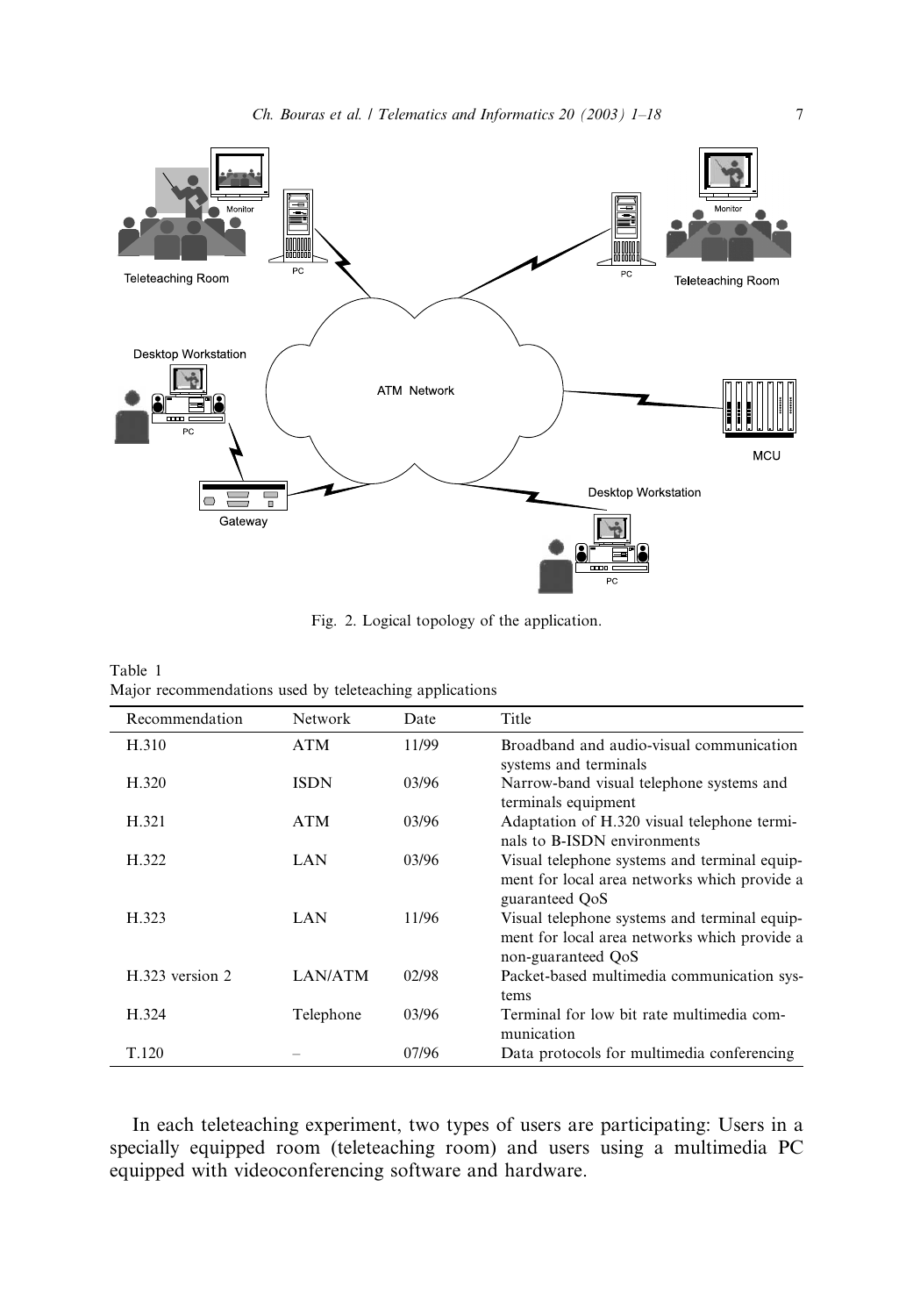| Application requirements | Comment                                                     |
|--------------------------|-------------------------------------------------------------|
| Image transmission       |                                                             |
| 64 Kbps                  | Low quality $-$ high transmission time                      |
| 384 Kbps                 | High quality $-$ low transmission time                      |
| Compressed video         |                                                             |
| 128 Kbps                 | Low quality video (no important educational material)       |
| $1.15$ Mbps              | <b>Important Education Material</b>                         |
| 9 Mbps                   | Many channel with education material                        |
| Document imaging         |                                                             |
| Low quality $(256 bps)$  | Black and white digital document $-$ low transmission rates |
| High quality (2 bps)     | High document quality $-$ high transmission rates           |
| Document sharing         |                                                             |
| Low quality (64 Kbps)    | Transmission of static text                                 |
| High quality (384 bps)   | Transmission of text and graphics                           |
| High quality (1.5 Mbps)  | Transmission of high quality document                       |

Table 2 Bandwidth requirements for transmission of different media

A teleteaching room is a specially equipped room for the distance education of a group of users. The equipment of a typical teleteaching room is:

- Video camera with the capability to focus in specific coordinates.
- Overhead camera.
- Video board.
- PC with videoconferencing software and hardware or a videoconference set box.
- Overhead projector.
- Video multiplexer.

Teleteaching applications are based on the transmission of different types of media over a network. The different types of media used during a teleteaching lesson include text, images, audio and video. The quality of a teleteaching application is heavily dependent on the network infrastructure used for the transmission of the media. Table 2 shows indicative bandwidth requirements for the transmission of different media.

# 6. Teleteaching scenarios

In this section, we present the following teleteaching scenarios over ATM networks:

- Point-to-point over native ATM.
- Point-to-point with the use of IP over ATM infrastructure.
- Multipoint with the use of IP over ATM infrastructure.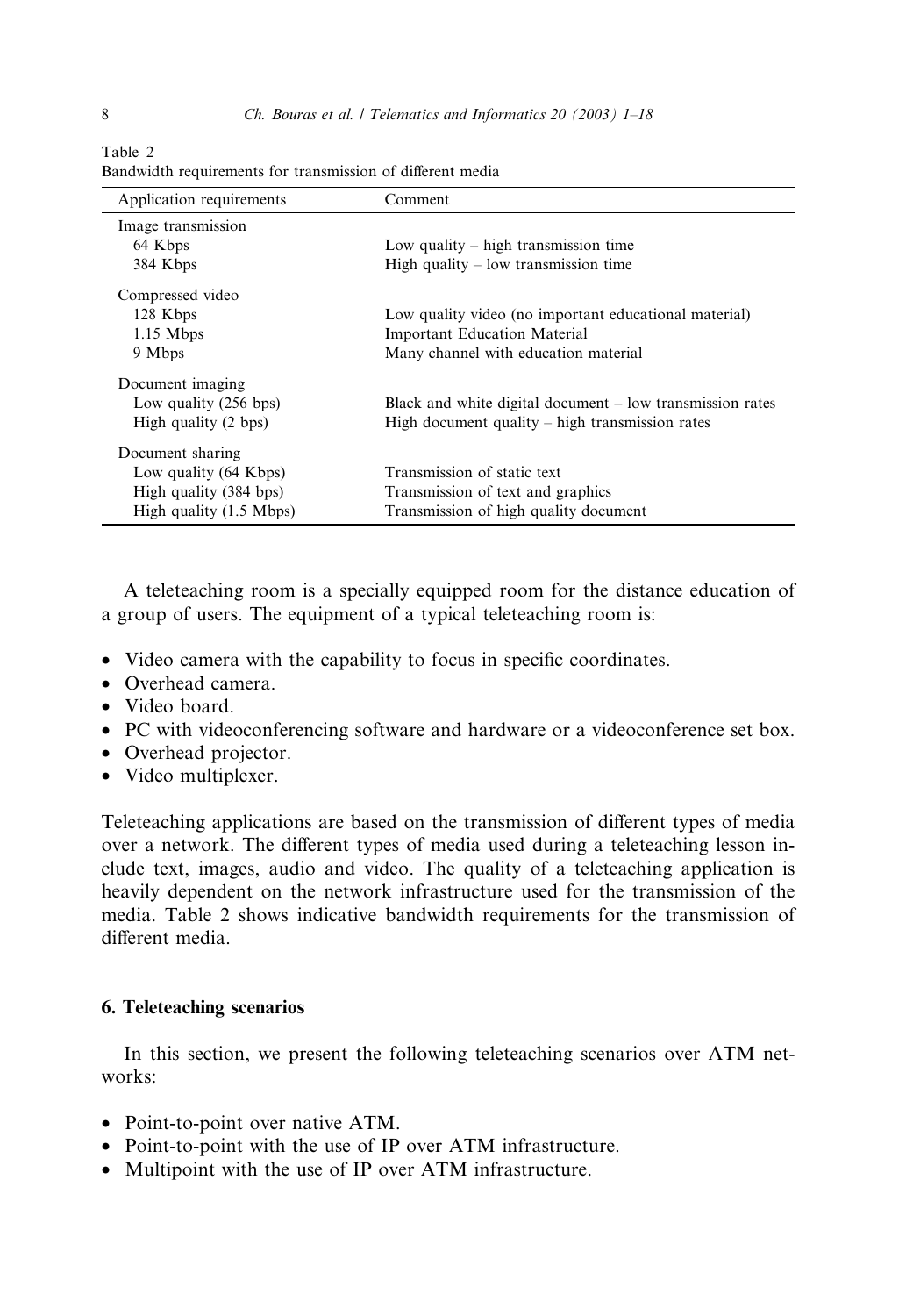

Fig. 3. Point-to-point over native ATM.

# 6.1. Point-to-point teleteaching scenarios

This is the simplest teleteaching scenario, in which one group of users communicates with another group of users. The workstations or teleteaching rooms at each point use the appropriate software and communicate through the ATM network. In addition, these scenarios are easily implemented, because there is no need for special servers such as MCU.

### 6.1.1. Point-to-point over native ATM

In this scenario we use the ATM infrastructure and protocols to transmit data (video, audio and application sharing data). In this scenario, the transmission of video and audio is based on the ITU H.323 version 2 standard (ITU-T Study Group 16, 1998), and more particularly on Annex C of this standard (ATM Forum, 1999). The application sharing capability in this scenario is based on the ITU T.120 standard (ITU-T Study Group 8, 1996). ITU recommendation H.323 version 2 upgrades the recommendation H.323 version 1 (Visual Telephone Systems for LAN with a Non-guaranteed QoS). Annex C of the H.323 version 2 defines videoconferencing over native ATM. With the use of H.323 version 2, we ensure interoperability between ATM and IP networks without the use of gateways. In this scenario we investigate the new capabilities that native ATM protocols offer to teleteaching. Fig. 3 shows the architecture of the point-to-point teleteaching scenario over native ATM. During this scenario, the video encoding is based on the H.261 and H.263 standards and the audio encoding is based on the G.711, G.722 and G.728 standards. The quality of the transmitted video is FCIF/QCIF, with a frame rate up to 30 (frames per second) fps. The typical bandwidth required for the implementation of this scenario is 768 Kbps.

For the implementation of this scenario, each point has the following equipment:

- Access to ATM network with ForeRunner<sup>2</sup> ATM adapter.
- PC with the PictureTel  $3$  LiveLan 3.1 videoconference tool installed.

<sup>2</sup> Fore Systems Corporation, http://www.fore.com.

<sup>3</sup> PictureTel Corporation, [http://www.picturetel.com.](http://www.picturetel.com)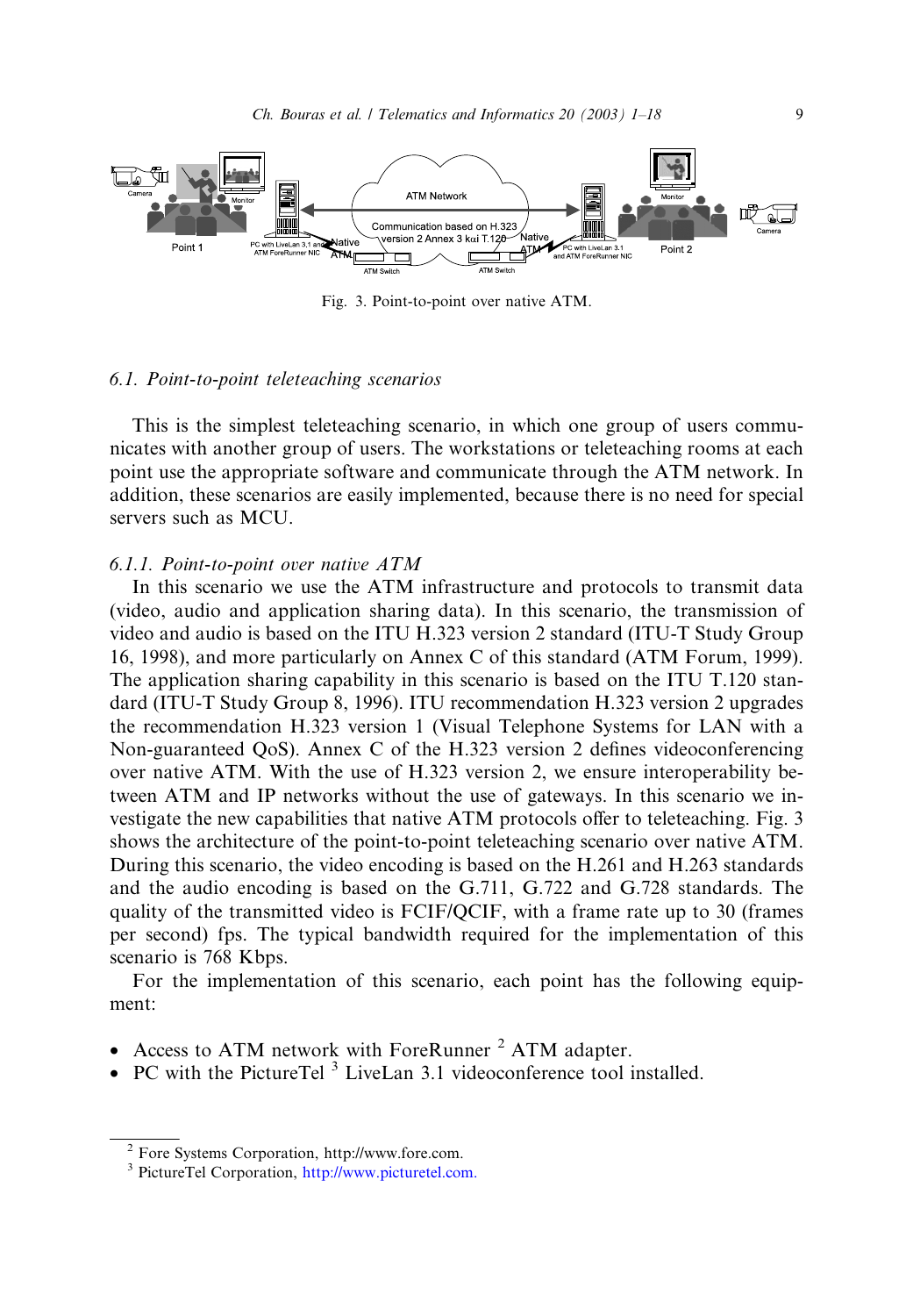

Fig. 4. Point-to-point with the use of IP over ATM infrastructure.

During this scenario we investigated the capabilities of native ATM in supporting teleteaching. The use of native ATM has the advantages that it gives the capability to reserve the appropriate network resources and provide specific QoS characteristics to applications during the teleteaching lesson.

#### 6.1.2. Point-to-point with the use of IP over ATM infrastructure

In this scenario, we use tools and technologies that are the same as those for typical teleteaching over TCP/IP networks. In particular, we use the ITU H.323 standard for the transmission of audio and video, and the ITU T.120 standard for application and data sharing. We investigate both the capabilities and benefits of using the ATM network infrastructure for the implementing teleteaching scenarios, which are applied for a long time over IP networks. In addition, this scenario is easily implemented because of the availability of software for IP-based network services. Fig. 4 shows the point-to-point teleteaching scenario using the IP over ATM infrastructure. Here the video encoding is based on the H.261 and H.263 standards and the audio encoding is based on the G.711, G.722 and G.728 standards. The quality of the transmitted video is FCIF/QCIF, with a frame rate up to 30 fps. Typical required bandwidth for the implementation of this scenario is 768 Kbps in each point.

For implementation of this scenario, each point has the following equipment:

- Access to ATM network with an ATM adapter.
- PC with the H.323 compatible videoconference system installed.

During this scenario we investigate the capabilities that the ATM infrastructure offers to the already implemented solution of teleteaching over IP networks.

### 6.2. Multipoint with the Use of IP over ATM Infrastructure

In the case of multipoint teleteaching, an MCU acts as the central point where all participants are connected using multipoint teleteaching. The participants communicate with video, audio and data.

Fig. 5 shows the architecture of the multipoint teleteaching scenario with the use of an IP over ATM infrastructure. This scenario uses the same standards as the previously described scenario (ITU H.323 and ITU T.120), but is different from the point-to-point scenario as it needs special equipment – the MCU, which acts as a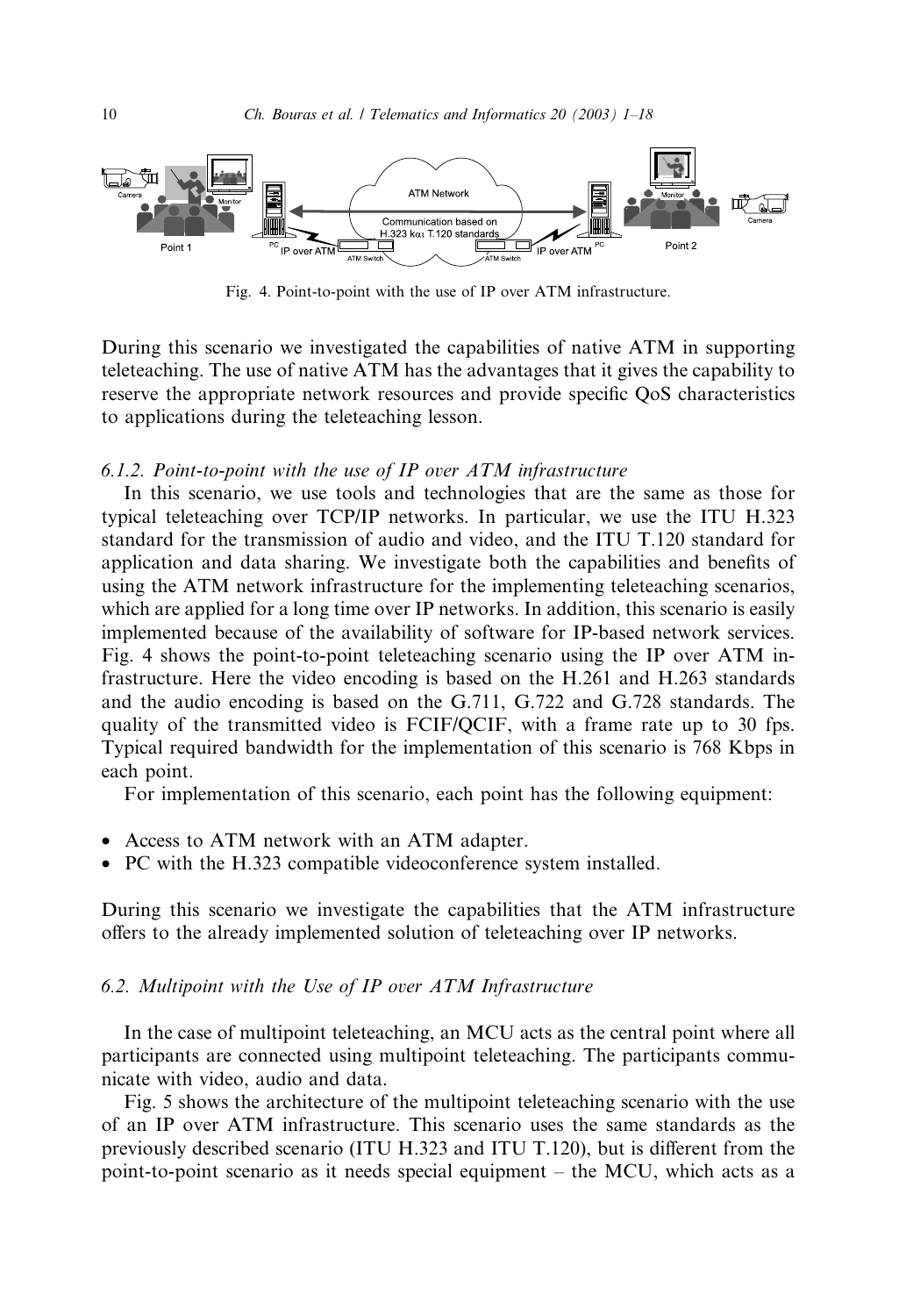

Fig. 5. Multipoint with the use of IP over ATM infrastructure.

reflector. The MCU collects the video and audio streams of all the participants and transmits back only one video at a time (usually the teacher's video during teleteaching). Video encoding is based on H.261 and H.263, and audio encoding is based on G.711, G.722 and G.728. The quality of the transmitted video is FCIF/QCIF, with a frame rate up to 30 fps. Typical required bandwidth for the implementation of this scenario is 400 Kbps in each point. In this case, we have to pay special attention to bandwidth requirements into the MCU connection, as the required bandwidth is  $n * 400$  Kbps, where *n* is the number of participants at the multipoint lecture. In this scenario, we investigate the advantages of using an ATM infrastructure for multipoint teleteaching, where the demand for high bandwidth is crucial (especially to the MCU network connection).

For the implementation of this scenario, each point has the following equipment:

- Access to ATM network with an ATM adapter.
- PC with the H.323 compatible videoconference tool installed.

In addition, during this scenario, we use an H.323 compatible MCU to provide the multipoint capabilities.

We investigate the capabilities that the ATM infrastructure offers to the already implemented solution of multipoint teleteaching over IP networks. The use of an ATM virtual circuit for the implementation of network connections between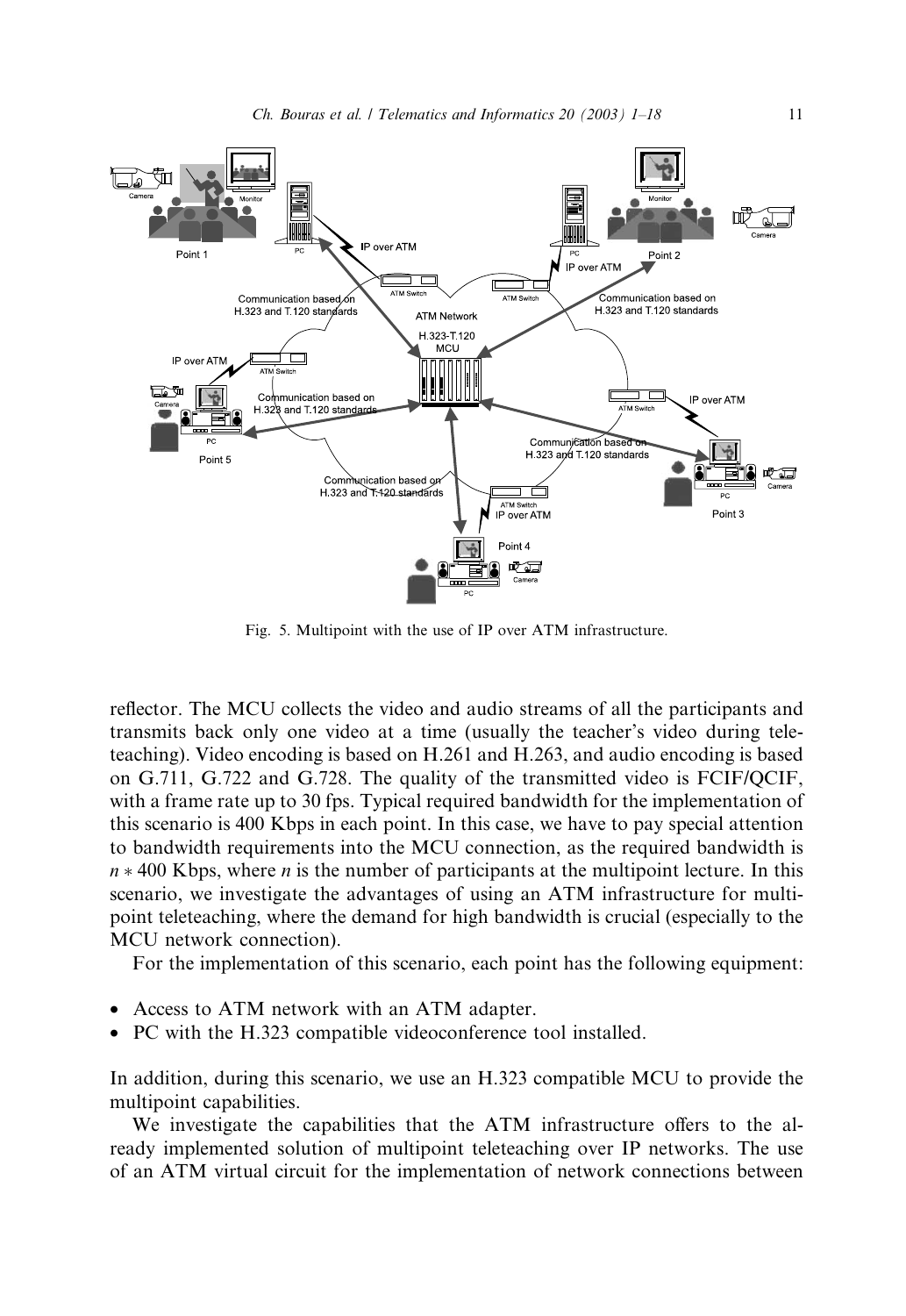participants and the MCU offers the appropriate bandwidth for the implementation of this teleteaching scenario.

#### 7. Teleteaching experiments

In this section, we present the experiments conducted to evaluate the performance of teleteaching applications over ATM networks. Many experiments have been conducted, but we present results for the two more interesting cases:

- *Experiment 1*: Point-to-point teleteaching with the use of IP over ATM between the University of Patras and University of Crete.
- *Experiment 2*: Multipoint teleteaching with the use of IP over ATM among the University of Patras, University of Athens and University of Crete.

The experiments we describe were done on the topology of Fig. 1.

# 7.1. Experiment 1

During this experiment we used a point-to-point connection between the University of Patras (UoP) and the University of Crete (UoC). This point-to-point connection is a virtual channel (VC) with constant bit rate (CBR) characteristics and 768 Kbps capacity implemented in the virtual path between UoP and UoC.

During this experiment we investigated the quality of a teleteaching application when the application has enough bandwidth available through the CBR VC. Both participants (UoP and UoC) were using the same equipment, a PictureTel LiveLan 3.1 videoconferencing system, both using the parameters of Table 3. The two stations communicated with the use of the ITU-H.323 standard, and they used the ITU-H.261 standard for video encoding and ITU-G.722 ADPCM standard for audio encoding.

| Characteristic/station    | Station at UoP         | Station at UoC         |
|---------------------------|------------------------|------------------------|
| Video conference protocol | ITU-H.323              | ITU-H.323              |
| Data conference Protocol  | <b>ITU-T.120</b>       | <b>ITU-T.120</b>       |
| Video channel             | Active                 | Active                 |
| Audio channel             | Active                 | Active                 |
| Data channel              | Active                 | Active                 |
| Video encoding            | <b>ITU-H.261</b>       | <b>ITU-H.261</b>       |
| Audio encoding            | <b>ITU-G.722 ADPCM</b> | <b>ITU-G.722 ADPCM</b> |
| Video format              | <b>FCIF</b>            | <b>FCIF</b>            |
| Maximum transmission rate | 768 Kbps               | 768 Kbps               |
| Audio encoding rate       | 64 Kbps                | 64 Kbps                |

Table 3 Station parameters during the first experiment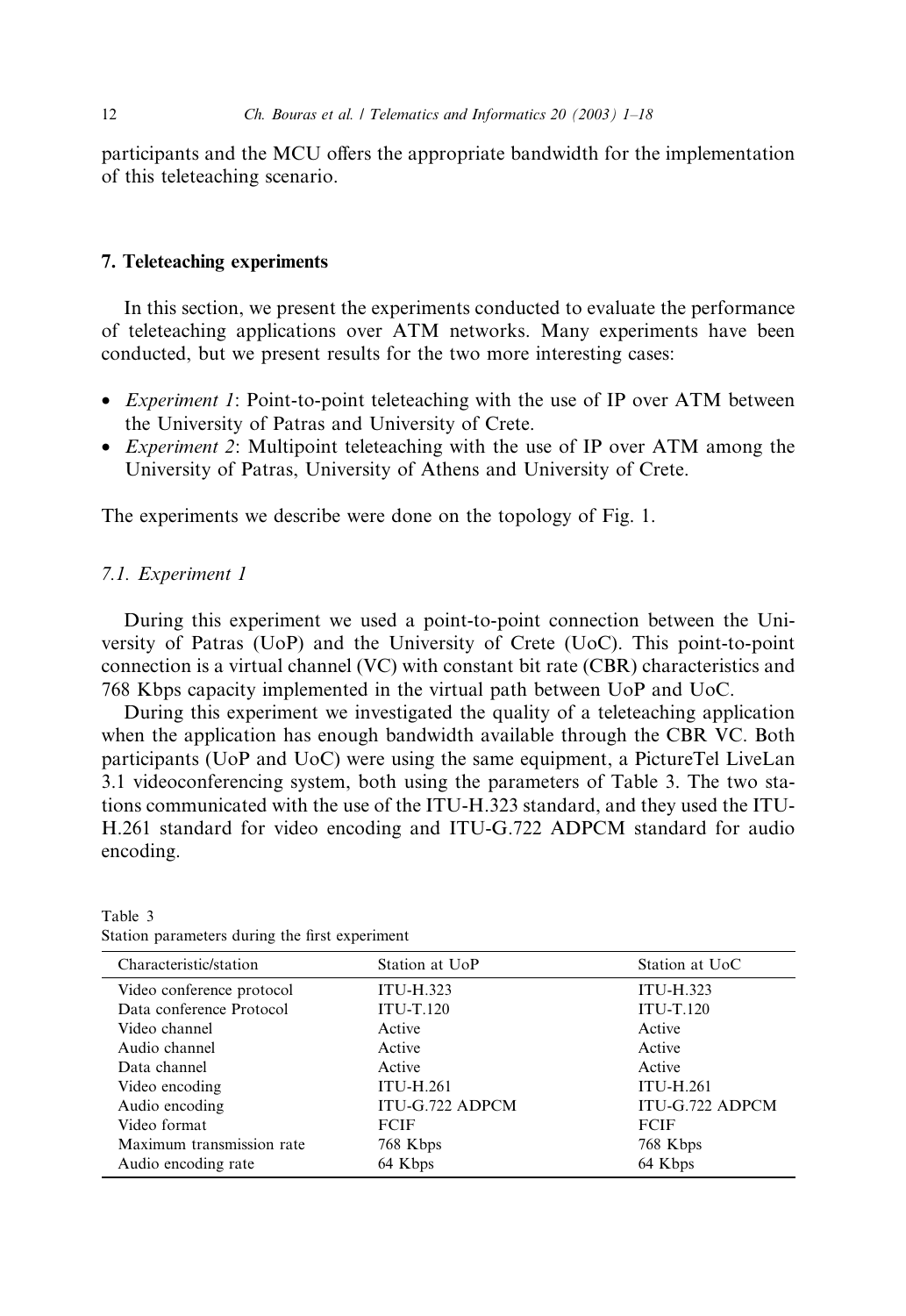Fig. 6 shows the transmission rate of the UoP (Local Transmission Rate) and UoC stations (Remote Transmission Rate). This figure shows only the transmission rate for the video information: the audio information is transmitted with a constant transmission rate of 64 Kbps in both directions. In Fig. 6 the station in UoP transmits video with a transmission rate of approximately 700 Kbps, and receives video with a transmission rate near to 630 Kbps from the station in UoC. Local video has a greater transmission rate from the remote station because the local video is displayed directly from the local camera and the remote video is coming from the network. The total transmission rate (video and audio information) is near to the expected transmission rate of 768 Kbps.

Fig. 7 shows the frame rate of a station at the UoP (Local Frame Rate) and the station at the UoC (Remote Frame Rate). The station at the UoP had a frame rate near 15 fps, and the station at the UoC has a frame rate which fluctuates from 10 to 16 fps. Local video has a greater frame rate from the MCU because the local video is displayed direct from the local camera, and the remote video is coming from the network.

Fig. 8 shows the mean values of transmission delay (measured in milliseconds) during the first experiment. As can be seen, the mean value of transmission delay fluctuates from 25 to 70 ms. Concerning delay jitter, more than 99.9% of the measurements had value less than 150 ms.

During this experiment, both video and audio had high quality, and no problems appeared during the video, audio and data (T.120) communication between the two stations. As the values of the diagrams described earlier suggests (high bandwidth, high frame rate, small network latency, small frame losses), the ATM infrastructure allows the realization of high quality teleteaching sessions. The frame rate (15 fps) and the low transmission delay (50–60 ms) during our experiments allow high quality without problems.



Fig. 6. Transmission rate in the UoP during the first experiment.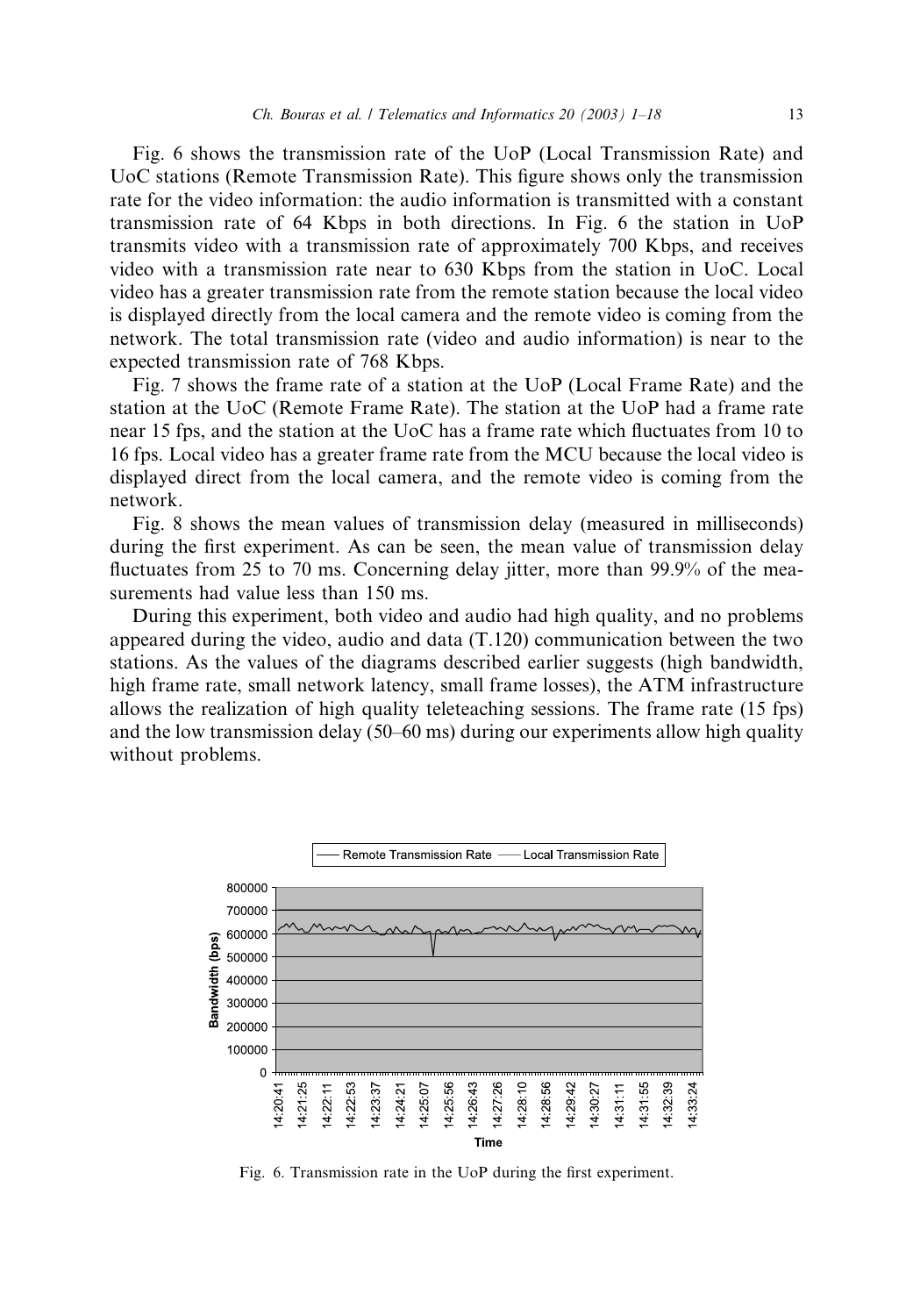

Fig. 7. Frame rate in the UoP during the first experiment.



Fig. 8. Transmission delay in the UoP during the first experiment.

From the users' point of view the main requirements of teleteaching were fulfilled by the system. The high quality video and audio allows interaction of the teacher with the audience, and unproblematic communication between the two points. In addition, the unproblematic data communication allows users to communicate and exchange ideas using the whiteboard and application sharing capabilities that the system offers.

### 7.2. Experiment 2

During this experiment we evaluated a multipoint teleteaching scenario using three stations: one at the University of Patras (UoP), one at the University of Crete (UoC) and one at the University of Athens (UoA). To realize the scenario, we used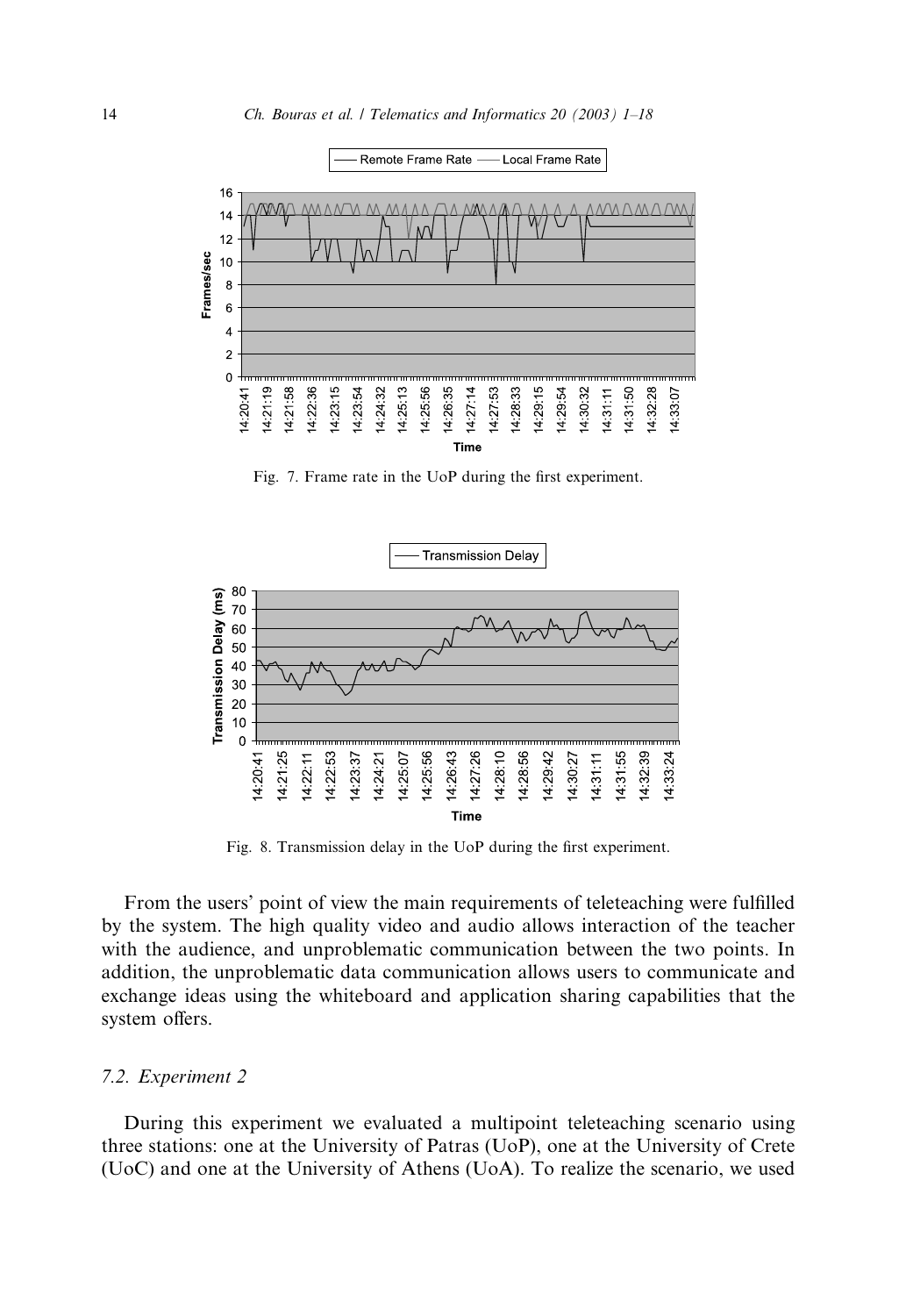| Characteristic/station    | Station at UoP and UoC | Station at UoA         |
|---------------------------|------------------------|------------------------|
| Video conference protocol | ITU-H.323              | ITU-H.323              |
| Data conference protocol  | <b>ITU-T.120</b>       | <b>ITU-T.120</b>       |
| Video channel             | Active                 | Active                 |
| Audio channel             | Active                 | Active                 |
| Data channel              | Active                 | Active                 |
| Video encoding            | <b>ITU-H.261</b>       | <b>ITU-H.261</b>       |
| Audio encoding            | <b>ITU-G.711 MULAW</b> | <b>ITU-G.711 MULAW</b> |
| Video format              | <b>FCIF</b>            | <b>FCIF</b>            |
| Maximum transmission rate | 384 Kbps               | 384 Kbps               |
| Audio encoding rate       | 64 Kbps                | 64 Kbps                |

Table 4 Station parameters during the second experiment

an MCU located at the UoA. During this experiment we used the topology of Fig. 1. The administrator of MCU had defined a conference in the MCU which describes the topology and characteristics of the stations. Each station was connected to the MCU just before the teleteaching session started. During the session, we collect the appropriate statistical information. During this experiment, we evaluated how one must configure an MCU in order to provide multipoint teleteaching services. The MCU we used during this experiment was a Cisco<sup>4</sup> IP/VC MCU, and the stations at the UoP and UoC used the PictureTel LiveLan 3.1 videoconferencing system; the station at the UoA used a VCON videoconferencing system. The videoconferencing systems used the parameters in Table 4. Stations communicated with the MCU using the ITU-H.323 standard, the ITU-H.261 standard for video encoding and the ITU-G.711 MULAW standard for audio encoding. During this experiment, we reduced the transmission rates of the videoconferencing systems to 384 Kbps, because during multipoint sessions we have to pay special attention to bandwidth requirements into the MCU connection because the required bandwidth to the MCU connection is  $n \times 384$  Kbps, where *n* is the number of participants to the multipoint lecture (in this experiment  $n = 3$ ).

Fig. 9 shows the transmission rate of the UoP station (Local Transmission Rate) and MCU (Remote Transmission Rate). This figure shows only the transmission rate concerned with the video information. The audio information is transmitted with a transmission rate of 64 Kbps in both directions. In Fig. 9 the station at the UoP transmits video with a transmission rate of approximately 320 Kbps, and receives video with a transmission rate near to 300 Kbps from the MCU. Local video has a greater transmission rate from the remote station, it is displayed direct from the local camera, and the remote video comes from the network. The total transmission rate (video and audio information) is near to the expected transmission rate of 384 Kbps.

Fig. 10 shows the frame rate of a station at the UoP (Local Frame Rate) and the MCU (Remote Frame Rate). The station at the UoP had a frame rate near 22 fps, and the station at the UoC has a frame rate near to 15 fps. Local video has a greater

<sup>4</sup> CISCO systems, [http://www.cisco.com.](http://www.cisco.com)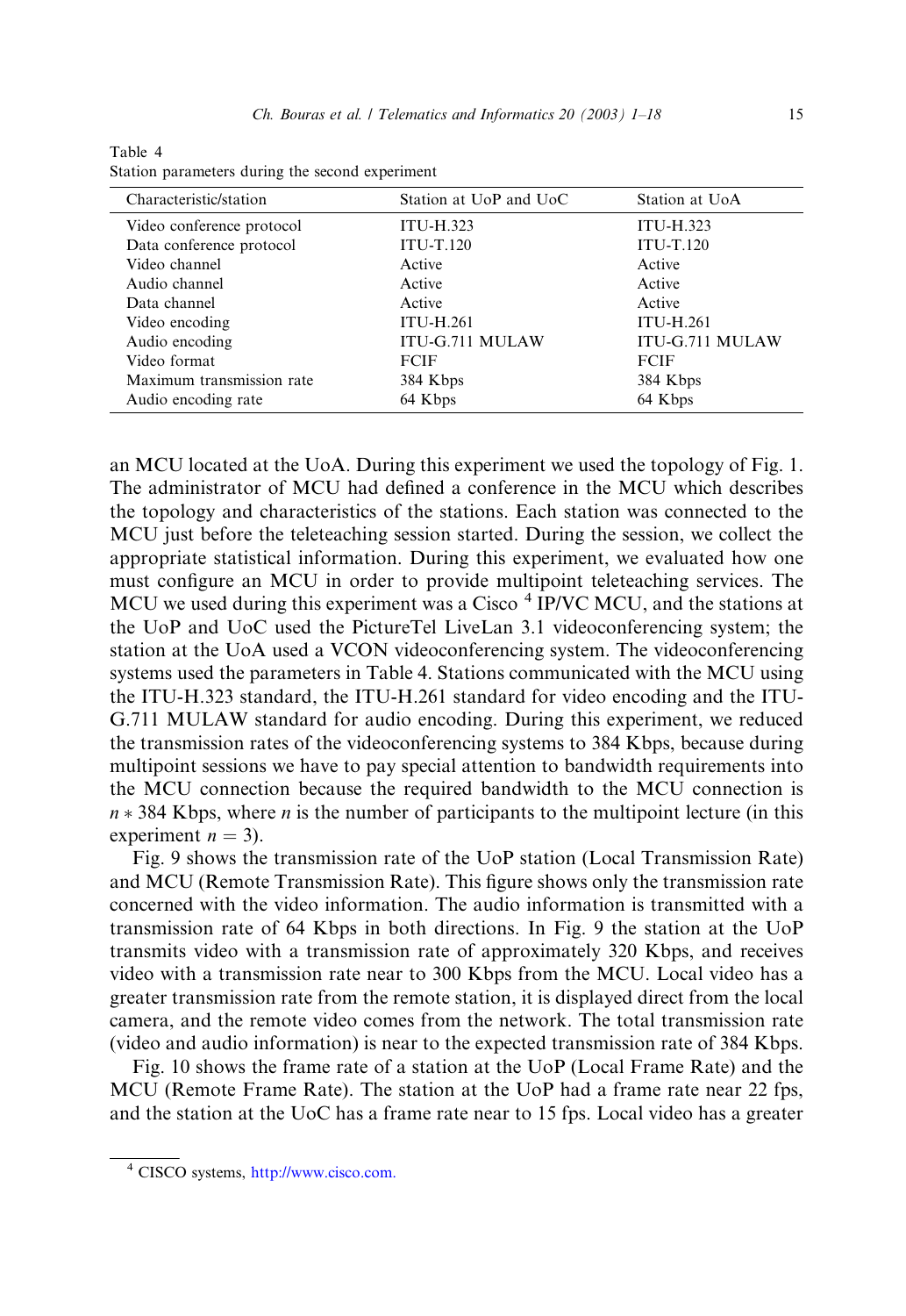

Fig. 9. Transmission rate in the UoP during the first experiment.



Fig. 10. Frame rate in the UoP during the second experiment.

frame rate from the MCU because it is displayed direct from the local camera, and the remote video comes from the network. In this experiment, the local frame rate had greater values than in Section 7.1 due to the negotiation between the PictureTel LiveLan videoconferencing system and the MCU, which results in the PictureTel LiveLan videoconferencing system transmitting with the highest frame rate that it can support.

We record transmission delay values (fluctuating from 25–70 ms) similar to Section 7.1, and concerning delay jitter, more than 99.8% of the measurements had values less than 150 ms.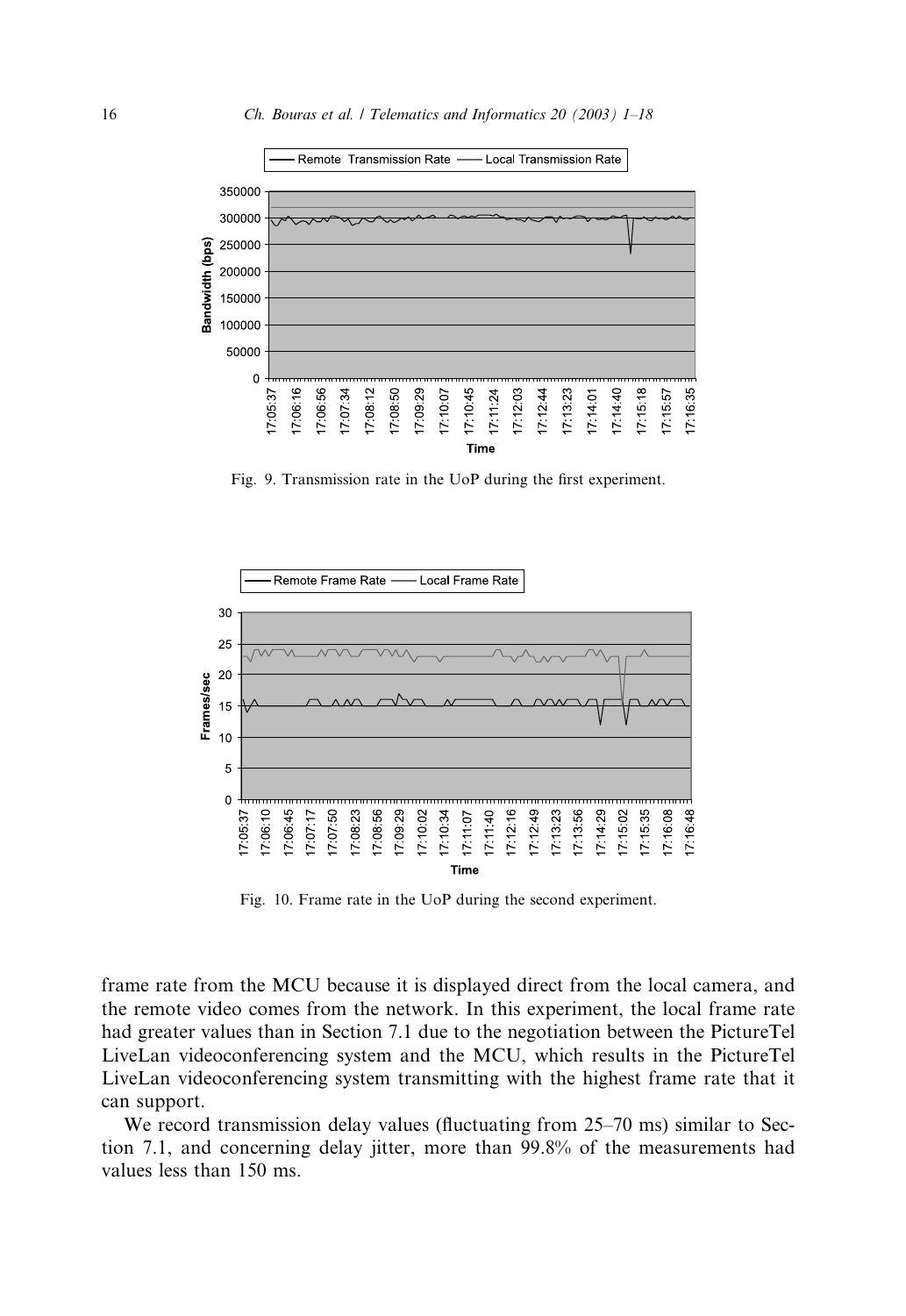During this experiment, both video and audio had high quality, and no problems appeared during the video and audio communication between the two stations. In addition, no problems appeared for the data communication (T.120) between the two stations. Moreover, there were no problems with the interoperability among different videoconferencing systems and the MCU. As the values in Figs. 9 and 10 suggest (high bandwidth, high frame rate, small network latency, small frame losses), the quality of the communication allows the realization of high quality teleteaching sessions. The high frame rate (15 fps) and low transmission delay (50–60 ms) in our experiments allowed high quality with no problems during teleteaching.

From the users' viewpoint, the main requirements of teleteaching were fulfilled by the system. The high quality video and audio allows a high level of interaction between teacher and participants, and problem-free communication between the three points. In addition, the unproblematic data communication, whiteboard, application sharing and MCU voice activation simulates an effective virtual classroom.

# 8. Conclusion

In this paper, we have presented our evaluation work of the teleteaching services in the context of the ATMnet project of the Greek Secretariat for Research and Technology. The goal of this project is the internetworking of local ATM networks at Greek universities with the public ATM network, and the demonstration of advanced telematic services over this network.

We have defined different teleteaching scenarios (point-to-point with native ATM, point-to-point with IP over ATM, and multipoint with IP over ATM), and have conducted some experiments based on these scenarios. In each scenario, the appropriate network resources were allocated as ATM Virtual Path/Virtual Circuits. During the experiments we took various performance measurements, and we drew conclusions about the use of ATM for teleteaching applications. The main conclusions are that broadband networks offer many capabilities for high quality teleteaching, and generally speaking, high quality telematic services and broadband networks like ATM must be widely used for the realization of teleteaching services by the educational community. In the experiments, both video and audio had high quality, and no problems appeared during the video and audio communication.

#### Acknowledgements

We want to thank the consortium of the ATMNet project for the collaboration we have during the project. The consortium of the ATMNet project consists of:

- Athens University of Economics and Business.
- National Technical University of Athens.
- National & Kapodistrian University of Athens.